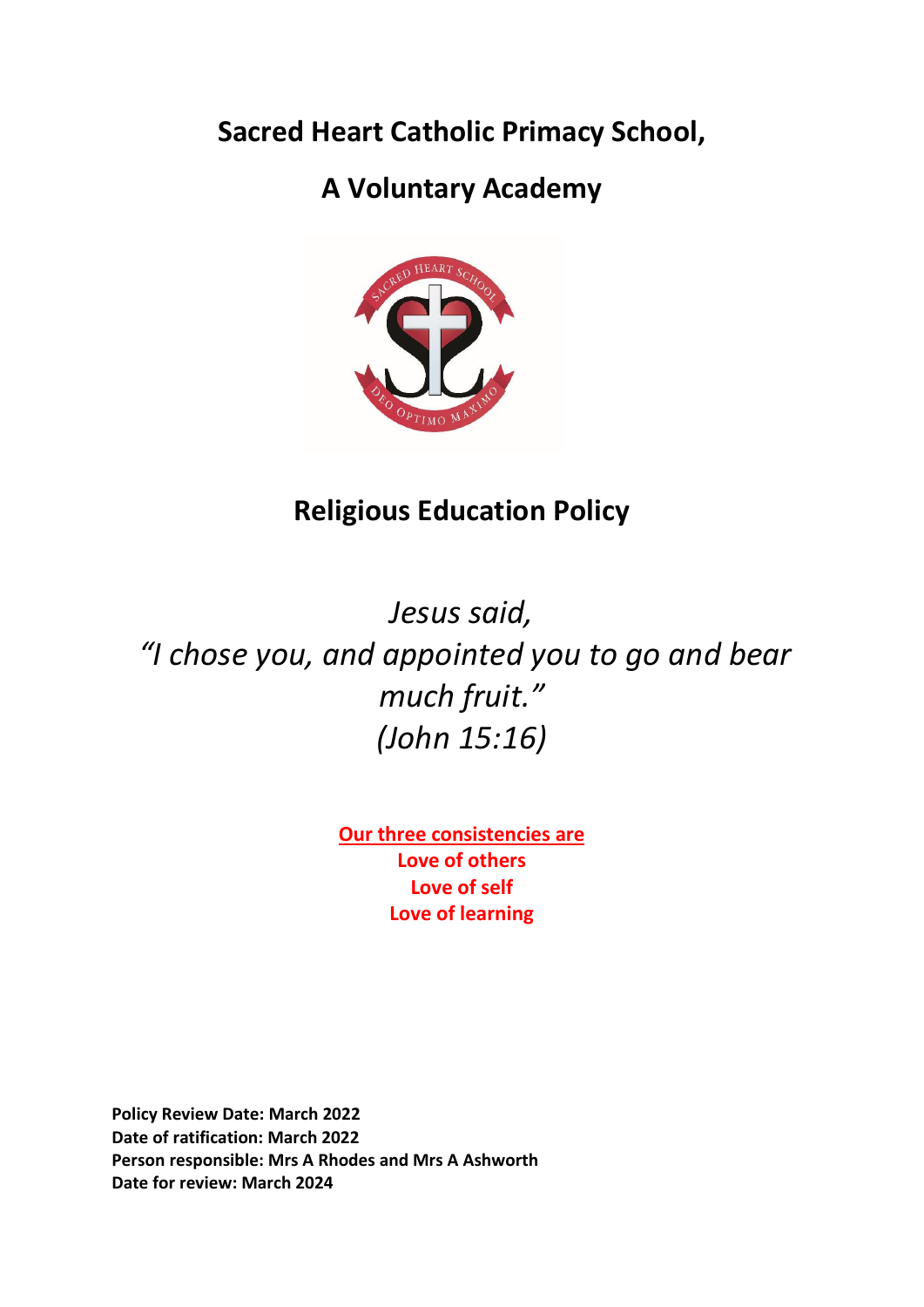### **Rationale of Religious Education:**

The primary purpose of Catholic Religious Education is to come to

know and understand God's revelation which is fulfilled in the person of Jesus Christ…In the person of Christ, the deepest meaning of what it is to be human that we are created by God and through the Holy Spirit united with Christ in his Incarnation — is discovered. This revelation is known through the scriptures and the tradition of the Church as taught by the Magisterium. Religious Education helps the pupil to know and experience the meaning of this revelation in his or her own life and the life of the community which is the Church. $1$ 

- Religious Education is a core subject in the Catholic school.
- For some in the classroom, Religious Education may well be received as catechesis, deepening and enhancing their personal faith; for some it will be evangelisation, the first time they will have been presented, personally, with the truths of living faith. Nevertheless, its primary purpose is the step by step study of the mystery of Christ, the teaching of the Church and its application in daily life. The criteria by which it is to be judged are educational.<sup>2</sup>
- Religious Education is planned, taught, assessed and monitored with the same rigour as other core curriculum subjects.

The outcome of Religious Education is religiously literate and engaged young people who have the knowledge, understanding and skills – appropriate to their age and capacity – to reflect spiritually, and think ethically and theologically, and who are aware of the demands of religious commitment in everyday life.<sup>3</sup>

## **The Aims of Religious Education**

 $\overline{a}$ 

- 1 To present a comprehensive content which engages pupils and is the basis of knowledge and understanding of the Catholic faith;
- 2 To enable pupils continually to deepen their religious and theological understanding and be able to communicate this effectively;

<sup>1</sup> *Religious Education Curriculum Directory*, Catholic Bishops' Conference, 2012, p. 3

<sup>&</sup>lt;sup>2</sup> Religious Education in Catholic Schools, a statement from the Catholic Bishops' Conference, 2000, p. 8-9

<sup>3</sup> *Religious Education Curriculum Directory*, Catholic Bishops' Conference, 2012, p. 6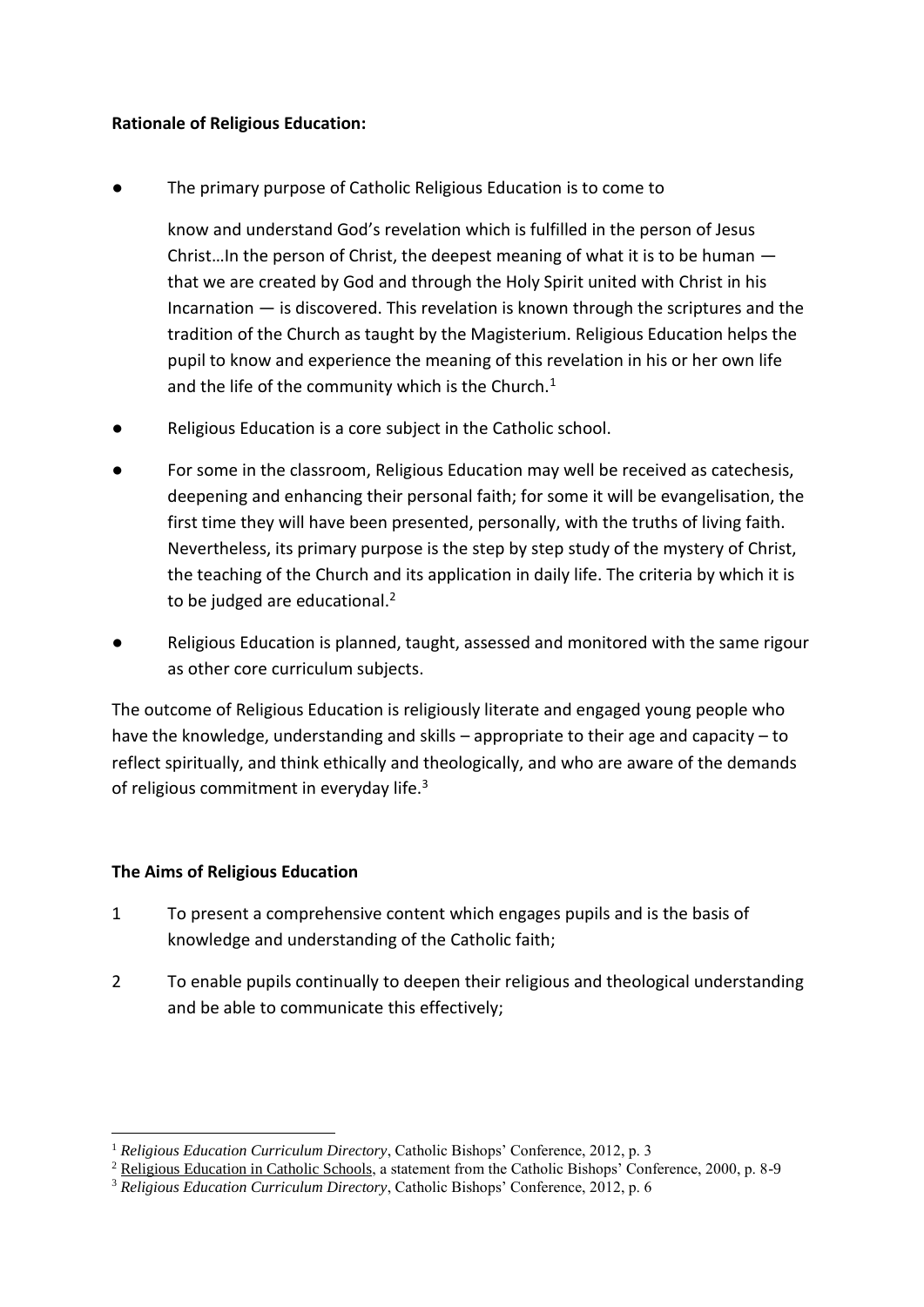- 3 To present an authentic vision of the Church's moral and social teaching so that pupils can make a critique of the underlying trends in contemporary culture and society;
- 4 To raise pupils' awareness of the faith and traditions of other religious communities in order to respect and understand them;
- 5 To develop the critical faculties of pupils so that they can relate their Catholic faith to daily life;
- 6 To stimulate pupils' imagination and provoke a desire for personal meaning as revealed in the truth of the Catholic faith;
- 7 To enable pupils to relate the knowledge gained through Religious Education to their understanding of other subjects in the curriculum;
- 8 To bring clarity to the relationship between faith and life, and between faith and culture.<sup>4</sup>

# **Curriculum time allocation:**

In line with Bishops' Conference recommendations, 10% of curriculum time is allocated to Religious Education. This does *not* include Collective Worship.

## **Programme of Study:**

To fulfil the above aims and to address the 4 areas of study outlined in the Curriculum Directory – Revelation, Church, Celebration and Life in Christ - The Way, the Truth and the Light, Ten Ten- Live Life to the Full*)* programmes are used as recommended by the Diocese.

## **Process**

Our starting point in Religious Education is **Revelation**. God is always the initiator in the history of our creation and redemption; it is his revealing of himself that makes classroom religious education possible. To begin with revelation ensures that we respect the revealed nature of Christian faith.

From revelation we move onto Church; in other words, we consider how revelation gives life to the Church. The Church is the bearer of God's revelation and the means by which human beings live out their response to revelation, enlivened by the Holy Spirit.

**<sup>.</sup>** <sup>4</sup> *Religious Education Curriculum Directory*, Catholic Bishops' Conference, 2012, p. 6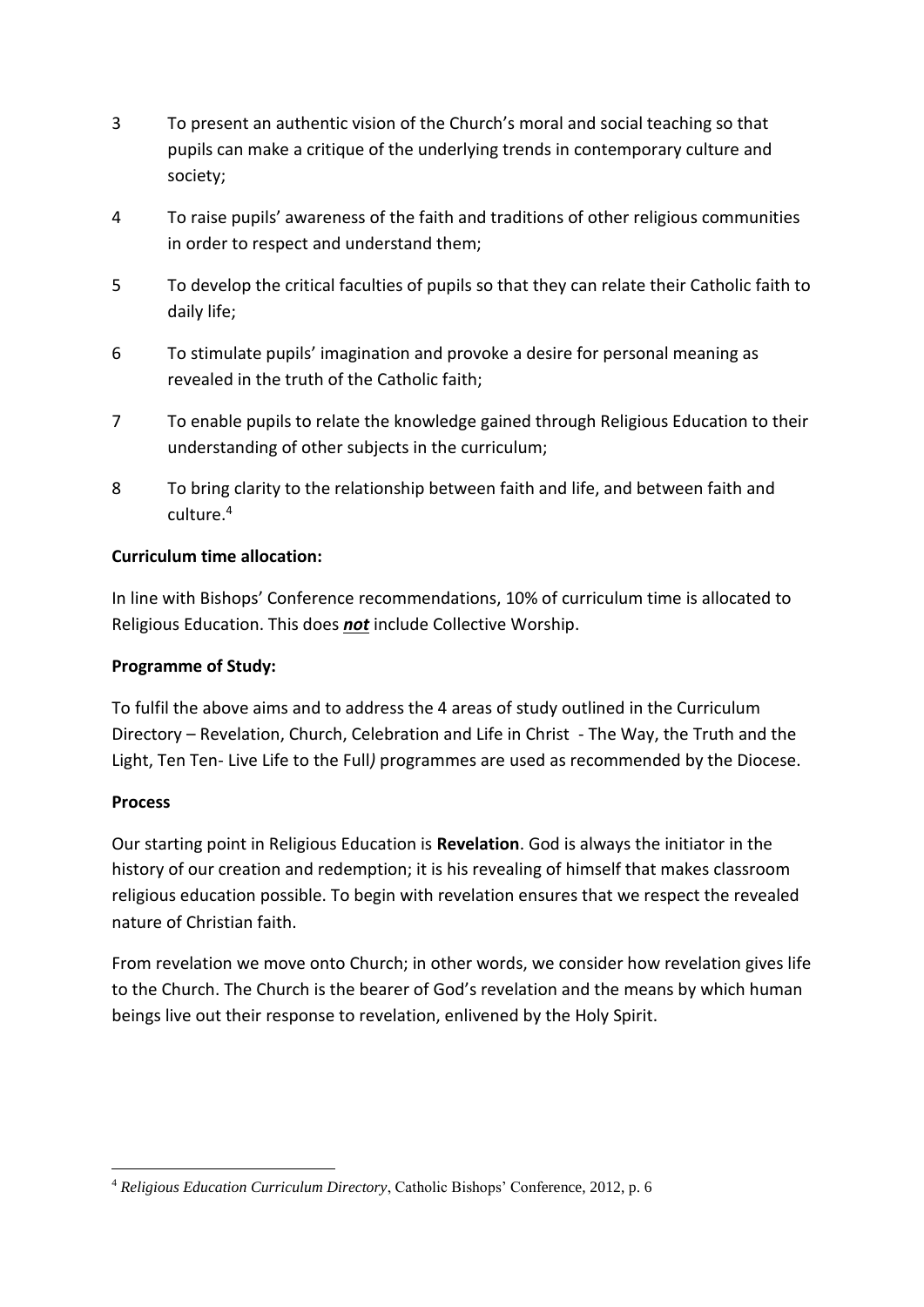From here we focus on two aspects of the Church's response to God's revelation; Celebration – the liturgical and sacramental life of the Church and Life in Christ – the moral life and the pursuit of holiness.

However, attempts to make clear connections between the truths of faith and the pupils' experience of life are essential.'<sup>5</sup>

## **Methodology**

Teaching in Religious Education will help people be attentive to the meaning of their experiences, illumined by the light of the Gospel, so that they may respond to God more fully. Experience can also make the Christian message more intelligible. It 'serves in the examination and acceptance of the truths which are contained in the deposit of Revelation.'<sup>6</sup>

A variety of teaching and learning strategies will be used from across the curriculum adapted appropriately to the needs and learning styles of pupils.

# **Assessment, Monitoring, Recording and Reporting**

- Assessment of standards is carried out according to Diocesan guidelines using the criteria in the Levels of Attainment booklet agreed by Bishops' Conference.
- Each teacher keeps a class record of assessed work and records of pupils' progress.
- The school portfolio of pupils' work contains samples of work from each teacher for each assessed topic covering a range of abilities.
- An in house standardisation meeting is held every term
- The school portfolio of assessed samples of work is available for inspection.
- Monitoring of teaching and learning takes place every 5 weeks. As well as this, SLT drop in to RE lessons.
- Progress and achievement in Religious Education is reported to parents/carers in a written report at the end of each academic year.

## **Policy review.**

1

This policy will be monitored, evaluated and reviewed by Mrs A Rhodes and Mrs A Ashworth and updated every 2 years.

## **Management of the subject.**

Mrs A Rhodes and Mrs A Ashworth the Co-ordinator/Subject Leader has responsibility for leading, managing and supporting the delivery of and training in Religious Education.

<sup>5</sup> *The Way, the Truth & the Life*, Teacher Book 4, CTS, 2004, p. 4

<sup>6</sup> *Briefing*, 26 May 1994, quoting *General Directory for Catechesis*, 74b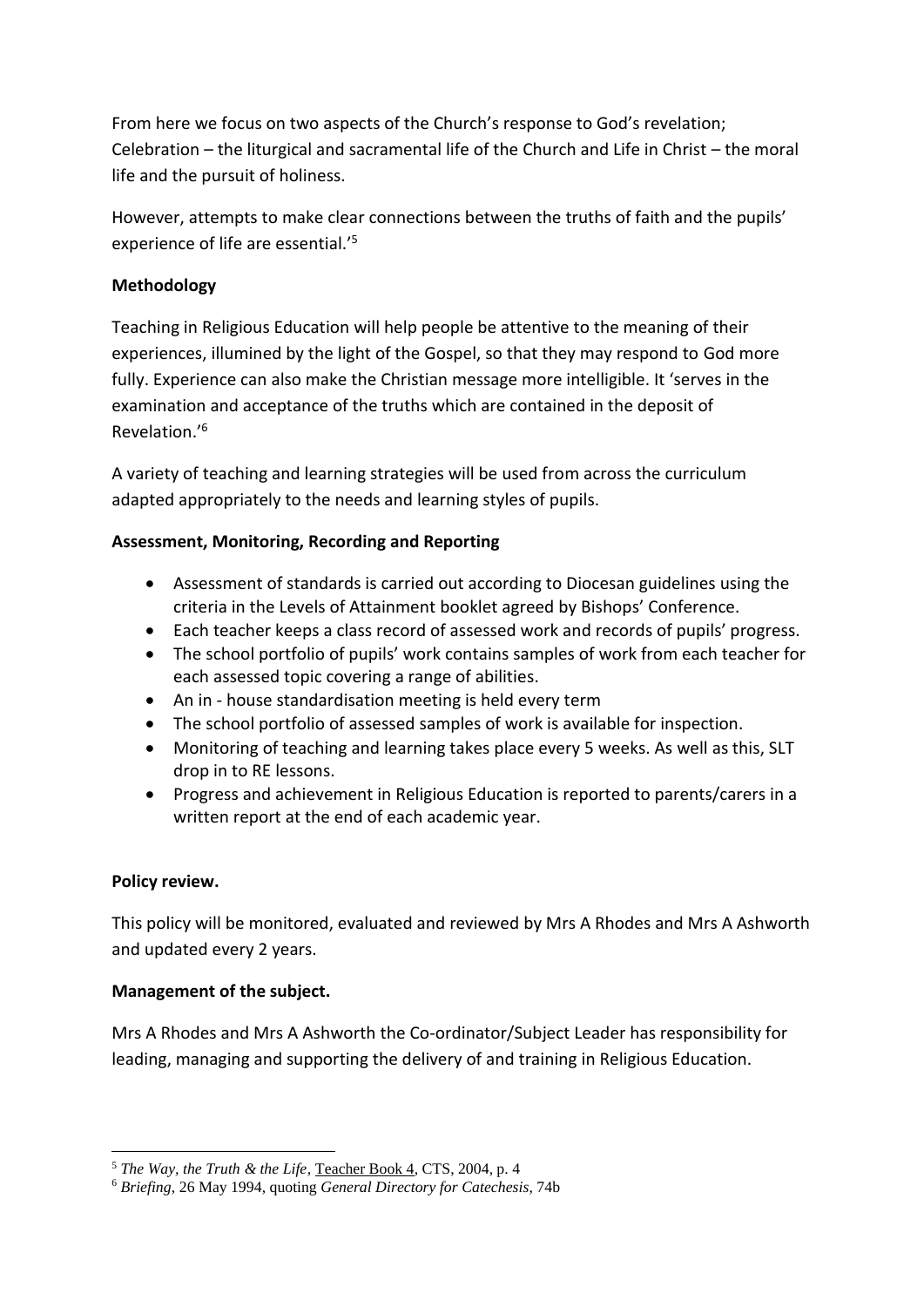## **Other Faiths**

The teaching of other faiths takes place 3 times a year.

YR and Y1 Celebrations & Festivals Y2- Judaism Y3- Hinduism Y4- Sikhism Y5- Islam Y6- Judaism

### **Right to Withdraw**

Parents are permitted to request that their child is withdrawn from receiving all or part of religious education given at the school and any such request shall stand until such time that the parent's request is withdrawn. However, the school would hope for a dialogue with a parent who wishes to withdraw their child from religious education in order to understand the basis of the request and to explain the practical implications of such withdrawal.